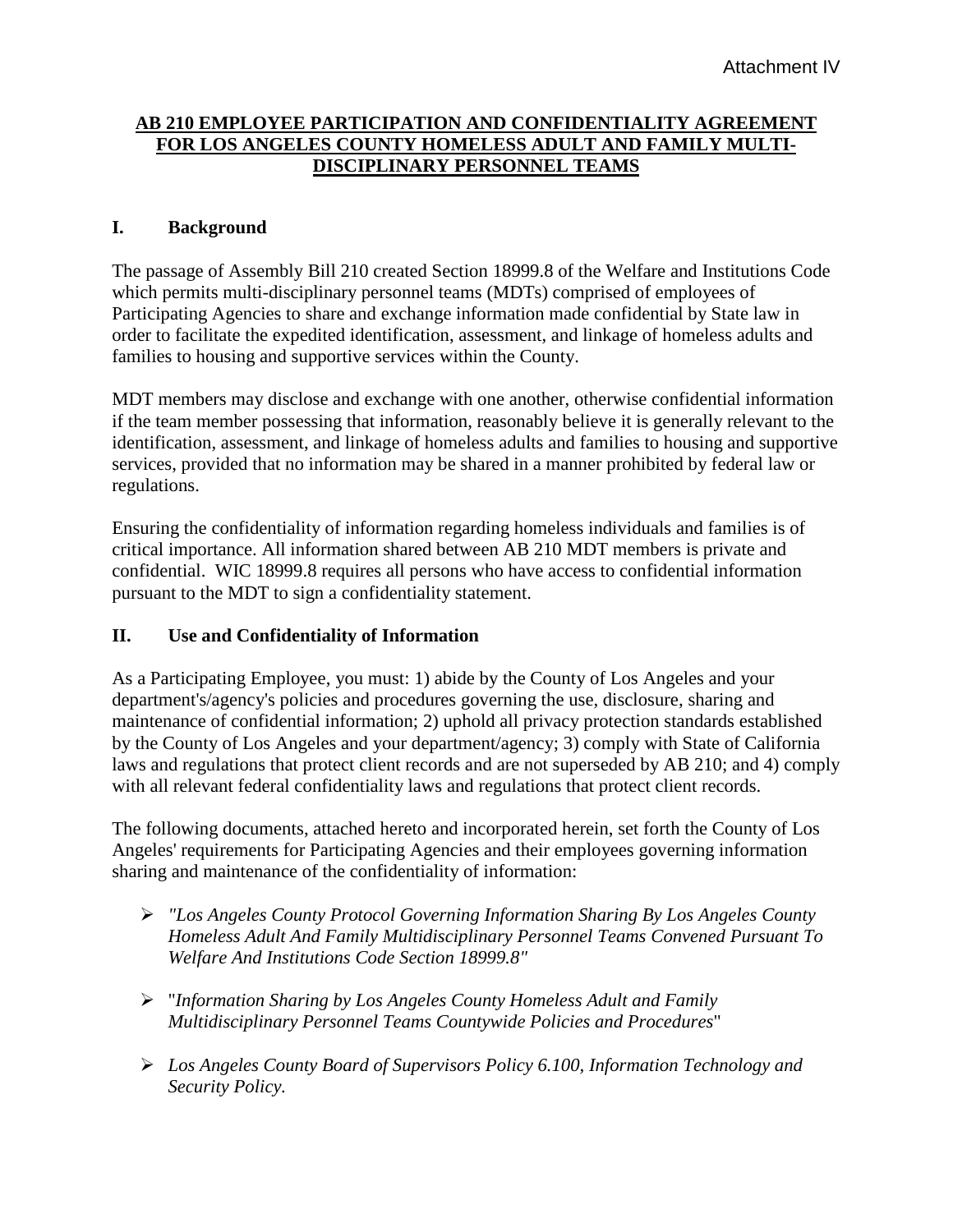Additionally, your employing Participating Agency may promulgate its own policies and procedures including but not limited to, those regarding Acceptable Use, Safeguards for Personally Identifiable Information, Confidentiality of Records, Disciplinary Actions for Failure to Comply with Policy and Reporting Privacy and Security Incidents/Breaches.

## **III. Acknowledgement and Agreement:**

By your signature below, you are certifying that:

- You have received a copy of *"Los Angeles County Protocol Governing Information Sharing By Los Angeles County Homeless Adult And Family Multidisciplinary Personnel Teams Convened Pursuant To Welfare And Institutions Code Section 18999.8"* (Attachment "A");
- You have received a copy of "*Information Sharing by Los Angeles County Homeless Adult and Family Multidisciplinary Personnel Teams Countywide Policies and Procedures*" (Attachment "B");
- You have received a copy of the Los Angeles County Board of Supervisors Policy 6.100, Information Technology and Security Policy (Attachment "C");
- You will abide by the County and your employing Participating Agency's policies and procedures concerning information sharing and confidentiality when participating as a member of an MDT;
- You agree that you will only share/disclose information that you reasonably believe is generally relevant to the identification, assessment, and linkage of homeless adults and families to housing and supportive services;
- You understand that no confidential information or writings shall be disclosed to persons who are not members of the MDT, except to the extent required or permitted under applicable law;
- You agree that information and/or records you obtain as a MDT member will be maintained in a manner that ensures the maximum protection of privacy and confidentiality rights;
- You have completed the County's AB 210 training; and
- You understand that any violation of this Participation and Confidentiality Statement is grounds for immediate suspension or revocation of your current and future authorization to disclose or receive confidential information as a member of any MDT.